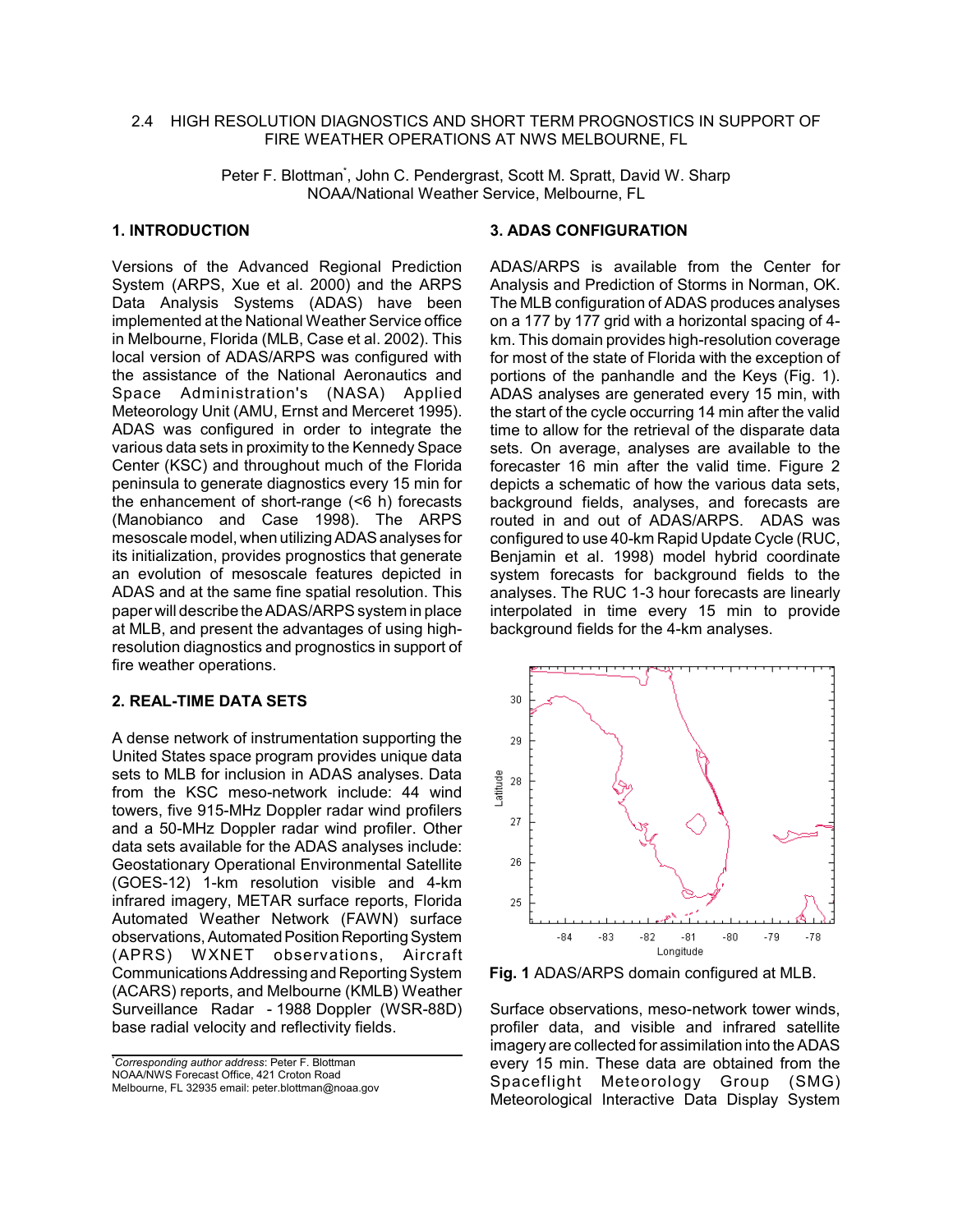(MIDDS, Rotzoll et al. 1990). At present, the data are routed to MLB via a server at the NWS Southern Region Headquarters in Ft. Worth, Texas using multiple-scheduled File Transfer Protocol (FTP) sessions. While this non direct communication process (mandated by NASA security concerns) adds some delay to the receipt of data, computational savings are achieved locally by having the surface and profiler data pre processed at SMG.



**Fig. 2** Schematic of the various data sets and the hardware/software components which make up the ADAS/ARPS configuration at MLB.

FAWN observations, a mesonet of sensors in support of agricultural concerns across the state of Florida (Woods 1999), are available via an anonymous FTP server provided by the University of Florida. APRS observations are taken by a network of amateur weather spotters. The APRS data are compiled and a degree of quality checking is performed by the Forecast Systems Laboratory (FSL) before they are uploaded to an anonymous FTP server. Both the FAWN and APRS observations greatly supplement the standard METAR reports. These data sets are often updated at 15 min increments and provide surface information for analyses when METAR reports are unavailable. A composite map of all surface data sites within the 4-km grid domain is shown in Fig. 3.

ACARS provides additional three-dimensional wind and temperature data, and at great heights, to areas outside the immediate KSC tower network. A significant amount of commercial aviation flights enroute to and from numerous large Florida airports supplement analyses over the domain. FSL provides this data via the University Corporation for Atmospheric Research Unidata Local Data Manager (LDM), after performing accuracy checks. The ACARS data are available every 10 min, with the ADAS configuration utilizing data up to 45 min prior to the time of the analyses.



**Fig. 3** Composite of all surface data sites within the ADAS/ARPS domain.

KMLB high-resolution WSR-88D Level II data are incorporated into the ADAS analyses via the Base Data Distribution System (BDDS; Crum et al., 2003). A second workstation running the LDM software retrieves data from the BDDS using software developed under the Collaborative Radar Acquisition Field Test (CRAFT). CRAFT allows for the real-time compression and transmission of WSR-88D base data via TCP/IP (Droegemeier et al. 2001). The file system containing the Level II data ingested by the LDM is mounted so that the workstation running ADAS can access and re-map the radar data to each analysis grid.

## **4. ARPS CONFIGURATION**

The ARPS mesoscale model at MLB runs on a 10 node, 20-processor Linux cluster. The current hardware provides for the generation of a 0 to 9 hour forecast within 3.5 h. The ARPS output is on the same 177 by 177 domain and 4-km horizontal resolution as ADAS. The model contains 45 vertical levels and current post-processing strategies produce a temporal resolution of 30 min. Model output is post processed as forecast increments are finished, providing guidance to the forecaster as timely as possible. The 9-hour forecast length was chosen to maximize the frequency of forecast updates with fresh ADAS observational analyses under the current hardware constraints. Four ARPS runs are initialized each day at 3, 9, 15 and 21 UTC.

The MLB ARPS uses the 3-12 hour, 40-km RUC forecast as its background field and lateral boundary conditions. At the start of each model run,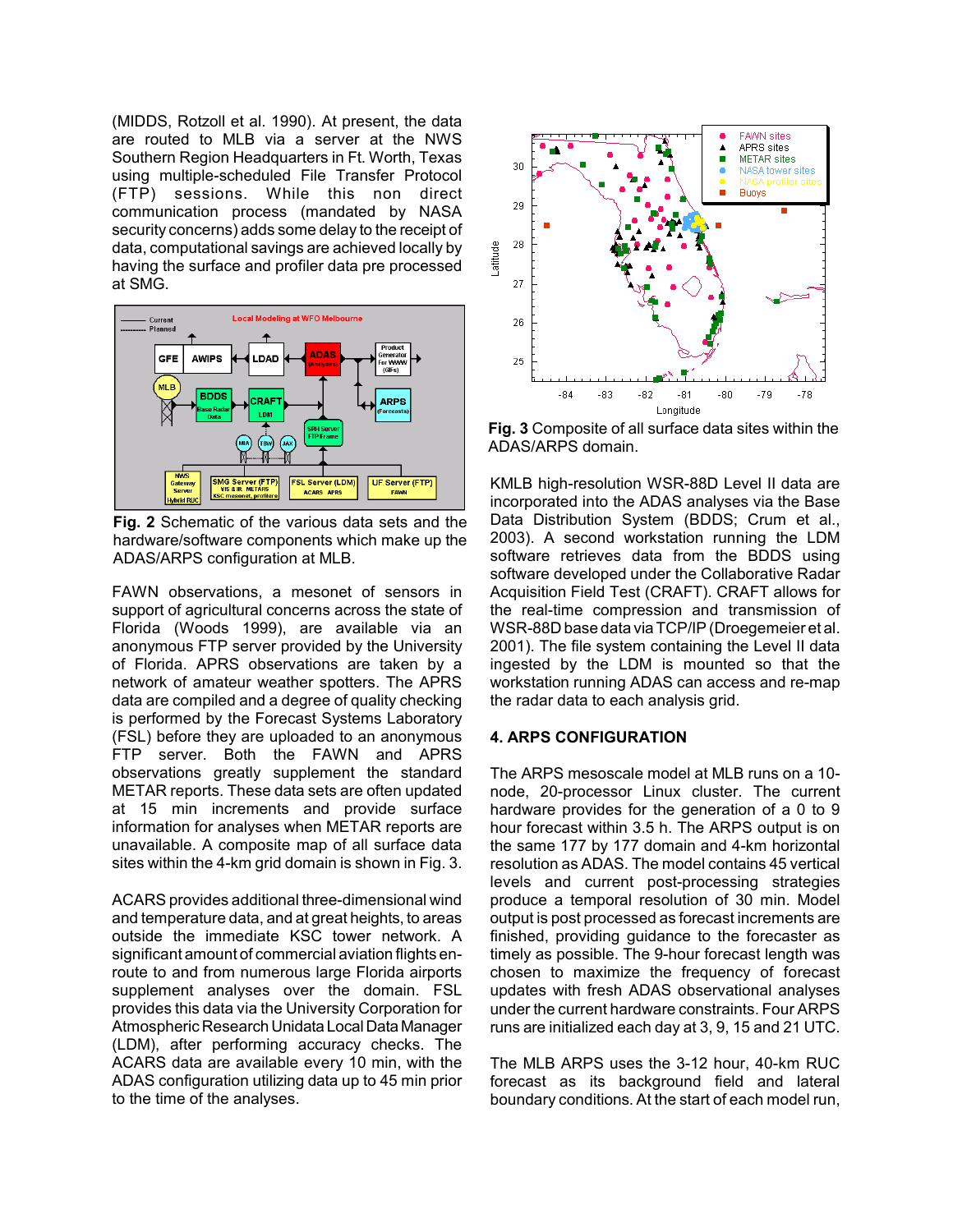an Intermittent Data Assimilation (IDA) cycle is completed. The IDA cycle incorporates observational data into the ARPS model by alternating between ADAS analyses that initialize very short range ARPS forecasts over a specified time interval (Case 2003). The IDA is typically run over a one hour pre-forecast period, but can be adjusted to any length of time. An IDA strategy has been instituted to start the ARPS forecast model with as much mesoscale detail as possible. At the start of the IDA, the RUC 2-h forecast is used as the first guess field for the initial ADAS. This first ADAS analysis is then used to initialize a short 15 min ARPS forecast interval. Following this 15 min forecast interval, a second ADAS analysis is generated with a complete set of new observational data and uses the ARPS 15 min forecast as its first guess field. This process of generating new ADAS analyses and then 15 min ARPS forecasts continues through the entire IDA cycle. The last ADAS analysis is used to initialize ARPS as it begins the 9-hour forecast.

## **5. FIRE WEATHER FORECAST SUPPORT**

Twice a day MLB forecasters issue routine Fire Weather Forecasts (FWF) that provide detailed meteorological information, as well as specific fire weather parameters for 36 or 48 hours into future (NWS, 2003). These forecasts also include more general information out 3 to 5 days. The FWF includes content specifically requested by land management agencies to assist in conducting routine operations, including planning, resource allocation, and prescribed burns. These same forecasts are also used for planning purposes during wildfires.

Additionally, NWS meteorologists are charged with providing short-fused 'spot' fire weather forecasts. These forecasts are requested by agencies that require site specific forecast information to support wildfire or prescribed burn operations. Forecast requirements under these conditions are critical since lives, resources, and properties may all be at risk. Spot forecasts provide highly detailed wind, moisture, temperature, and precipitation information at point locations with temporal resolutions of 2 hours or less. Before the implementation of ADAS/ARPS, three-dimensional/graphical guidance to support the preparation of forecasts at these space and time scales was unavailable to MLB meteorologists.

Both the ADAS analyses and ARPS forecasts have

been ported to the MLB Advanced Weather Interactive Processing System (AWIPS), which is the primary NWS meteorological data display system. Redistribution within AWIPS allows adjacent NWS offices within the domain to also access output. When ADAS is used in conjunction with the data manipulation capabilities of AWIPS, ADAS analyses can greatly enhance the forecaster's ability to diagnose the synoptic and mesoscale structures of the atmosphere (Blottman et al. 2002). ADAS analyses provide threedimensional information at spatial and temporal resolutions previously unavailable. Thermodynamic and kinematic fields updated at fine temporal intervals significantly improve the ability to monitor moisture and low level wind trends so critical to land management agencies. Additionally, thermodynamic diagnostics (e.g. convective available potential energy, lifted index) and local severe weather applications (e.g. microburst day potential index; Wheeler and Roeder 1996), combined with the wind analyses, will likely aid nowcasts of convective initiation and severe weather potential (Blottman et al. 2001).

The prognostics provided by ARPS can predict sea breeze onset and progression, as well as assist the forecaster in producing detailed forecasts on the development and evolution of convective storms (Fig. 4). The specific location and timing of mesoscale features and the wind speed and direction associated with these features can have



**Fig. 4** ARPS 3-h forecast depicting thunderstorm Composite Reflectivity and surface wind field.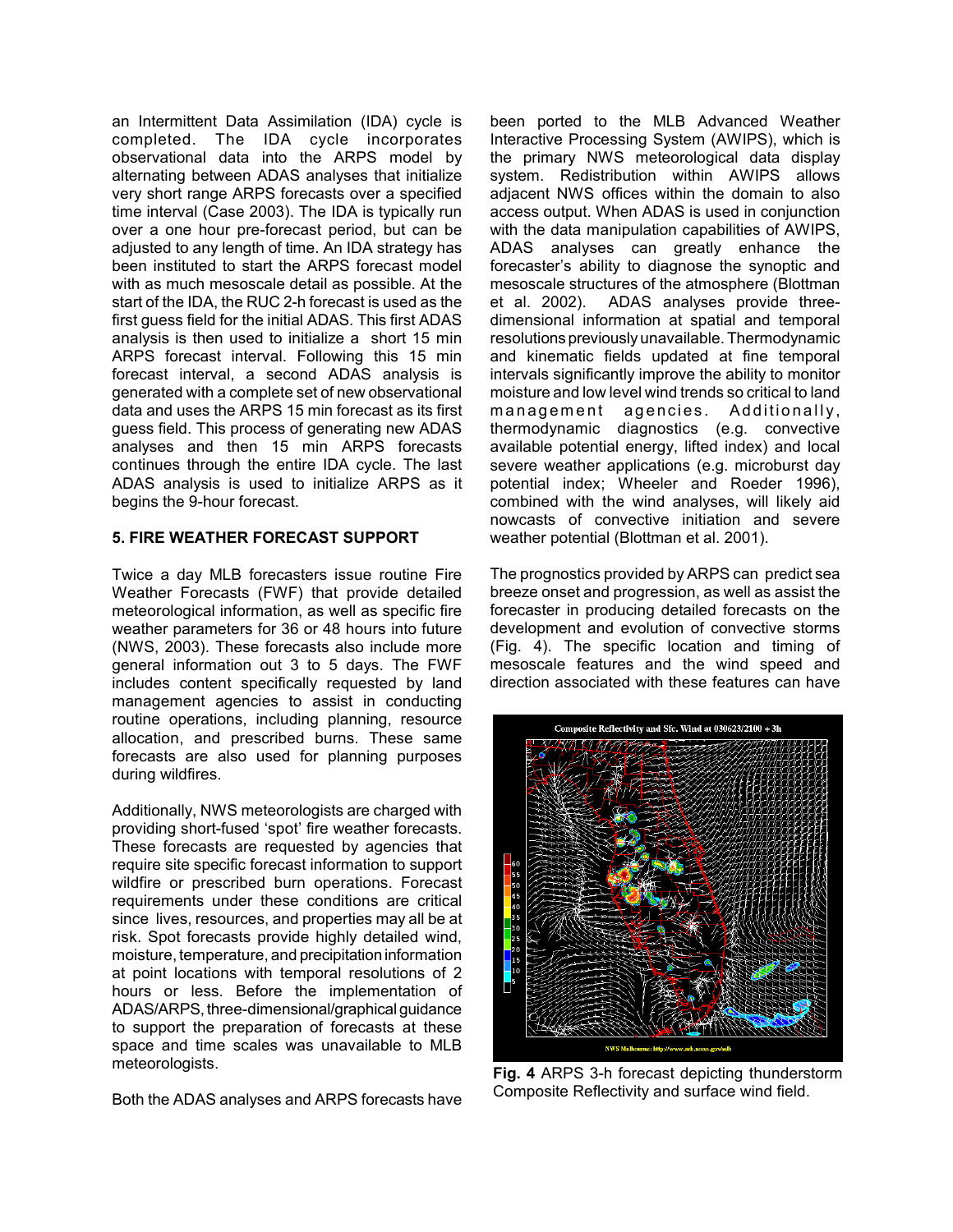significant impacts on fire resource management. Furthermore, threats to the safety of personnel working wildfires and nearby property may be reduced.

Low level moisture (relative humidity) and wind direction and speed are perhaps the two most important parameters to land management decision makers. These two variables are incorporated into most Red Flag Warning and Fire Weather Watch programs across the country. ADAS analyses allow meteorologists to not only monitor these forecast variables for possible updates, but to also provide forecast verification and feedback following an event. ARPS forecasts provide guidance in the preparation of both routine and 'spot' forecasts, as well as determine the likelihood of watch/warning criteria being met. Traditionally, radiosonde observations of temperature and dew point are used to estimate the degree of surface drying expected during the diurnal cycle. An experimental product generated by both ADAS and ARPS presents relative humidity and wind 1-km above the surface (Fig. 5). During the diurnal cycle as surface heating intensifies, dry regions aloft will mix downward to the surface, given sufficient heating. This product has proven to highlight those areas that will experience the most rapid drop in surface relative humidity. The inclusion of thermodynamic and kinematic information from ACARS, radar, and profiler observations provides a more complete depiction of the state of the atmosphere than any single point source sounding would allow.



**Fig. 5** 1-km Relative humidity and winds.

In many parts of the country, aircraft are used to support ground-based operations in suppressing wildfires. These aircraft may be deleteriously influenced by excessive shear in the low levels of the atmosphere. Fig. 6 shows an experimental product depicting the vector difference between the surface winds and winds 300m (1000 feet) above the surface. The shear vector is also depicted. NWS meteorologists can monitor low-level shear trends with ADAS and alert aircraft personnel to impending hazardous flight conditions. ARPS, on the other hand, can forecast areas most likely to experience excessive low-level wind shear up to 9 hours in advance.



**Fig. 6** ARPS 8.5-h forecast of 0-300 m shear and shear vector.

# **6. ADAS DIAGNOSTICS ON THE WEB**

A limited set of ADAS analysis fields is generated in GIF format for posting on the NWS Melbourne Web site in near real-time. The GEMPAK GIF utility creates wind, pressure, humidity, temperature, stability, and cloud analyses for access on the world wide web at the end of each analysis cycle. By posting a limited set of products on the web, other Florida NWS forecast offices, local land management agencies, and local emergency management officials have the opportunity to view the detailed analyses in support of local decisionmaking responsibilities. Media partners and the general public can also benefit from the posting of such analyses by viewing highly detailed and frequently updated sensible weather parameters in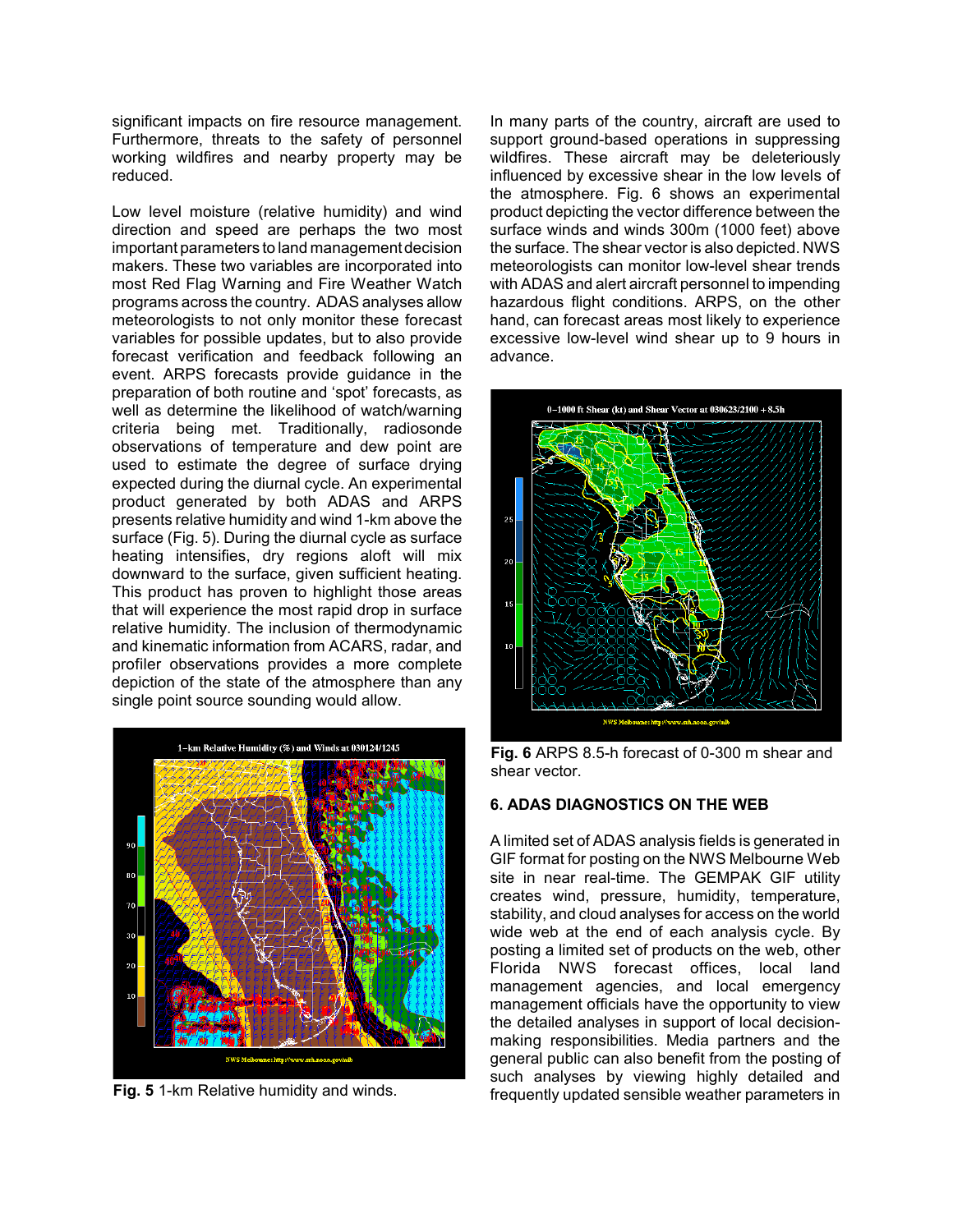near real-time, compared to the traditional text products which are available only once per hour. These graphical products can be viewed on the World Wide Web at the following URL: http://www.srh.noaa.gov/mlb/ldis/ldis\_realtime\_top.htm

## **7. SUMMARY**

The advanced data analysis and mesoscale forecast system, ADAS/ARPS, has been configured at the NWS office in MLB. The system ingests many unique observational data sets available across the state of Florida. A local four-dimensional data assimilation system for the state of Florida has been achieved by cycling the ADAS analyses with the ARPS mesoscale forecast model. A primary motive has been to seek an appropriate means to facilitate the provision of gridded forecast information for tactical use by the local NWS office. For fire weather forecasting, the emphasis is on generating spot forecasts through gridded information during wildfire and controlled burn situations. ADAS diagnostics, combined with the prognostic capabilities of ARPS, have provided essential forecast guidance to support the MLB fire weather program, as well as to allow monitoring capabilities for land management officials in the field.

Additional improvements to ARPS will likely be achieved through extensive testing and evaluation. Re-running the ARPS model in a post event simulation mode will allow for the local tuning of adaptable parameters. ADAS analyses will continue to improve by incorporating additional data sets within the analysis domain, such as adjacent WSR-88D radars, the Terminal Doppler Weather Radar at the Orlando International Airport, the Florida Road Weather Information System (RWIS) network (Anne Brewer, personnel communication), and in-situ surface observations obtained by personnel on location at wildfires.

# **8. REFERENCES**

Benjamin, S. G., J. M. Brown, K. J. Brundage, D. Devenyi, D. E. Schwartz, T. G. Smirnova, T. L. Smith, L. L. Morone, and G. J. DiMego, 1998: The Operational RUC-2. Preprints, *16th Conf. on Weather Analysis and Forecasting*, Phoenix, AZ, Amer. Meteor. Soc., 249-252.

Blottman, P.F., S.M. Spratt, D.W. Sharp, A.J. Cristaldi, J.L. Case, and J. Manobianco, 2001: An Operational Local Data Integration System (LDIS) at NWS Melbourne. Preprints, *18th Conf. On Weather*

*Analysis and Forecasting*, Ft. Lauderdale, FL, Amer. Meteor. Soc. J135-138.

Blottman, P.F., S.M. Spratt, D.W. Sharp, K.R. Waters, B.N. Meisner, 2002: Local Data Analyses on AWIPS at NWS Melbourne FL. Preprints, AWIPS Symposium, 82nd AMS Annual Meeting, Orlando, FL, Amer. Meteor. Soc., 1-6.

Case, J. L., 2003: Reference Guide for the Real-Time ARPS/ADAS at the National Weather Service in Melbourne, FL. NASA Contractor Report NAS10- 01052, Kennedy Space Center, FL, 17 pp.

Case, J. L., J. Manobianco, T.D. Oram, T. Garner, P.F. Blottman, and S.M. Spratt, 2002: Local Data Integration over East-Central Florida using the ARPS Data Analysis System. *Wea. Forecasting*, **17**, 3-26.

Crum, T. D., D. Evancho, C. Horvat, M. Istok, and W. Blanchard, 2003: An Update On NEXRAD Program Plans for Collecting and Distributing WSR-88D Base Data in Near Real-Time. Preprints, *19th Int. Conf. on Interactive Information Processing Systems (IIPS) for Meteorology*, Oceanography, and Hydrology, Long Beach, California, Amer. Meteor. Soc., 14.2.

Droegemeier, K. K., K. Kelleher, T. Crum, J.J. Levit, S. A. Delgreco, L. Miller, C. Sinclair, M. Benner, D. W. Fulker, and H. Edmon, 2002: Project CRAFT: A Test Bed for Demonstrating the Real-Time Acquisition and Archival of WSR-88D Level II Data. Preprints, *18th Int. Conf. on Interactive Information Processing Systems (IIPS) for Meteorology, Oceanography, and Hydrology.,* Orlando, FL, Amer. Meteor. Soc., 136-139.

Ernst, J. A. and F. J. Merceret, 1995: The Applied Meteorology Unit: A Tri-Agency Applications Development Facility Supporting the Space Shuttle. Preprints, *Sixth Conf. On Aviation Weather Systems,* Dallas, TX, Amer. Meteor. Soc., 266-269.

Manobianco, J. and J. Case, 1998: Final Report on Prototype Local Data Integration System and Central Florida Data Deficiency. *NASA Contractor Report CR-1998-208540*, Kennedy Space Center, FL, 57 pp.

National Weather Service, 2003: Fire Weather Services, NWSPD 10-4 NWS Office of Climate, Water, and Weather Services, July 2, 2003.